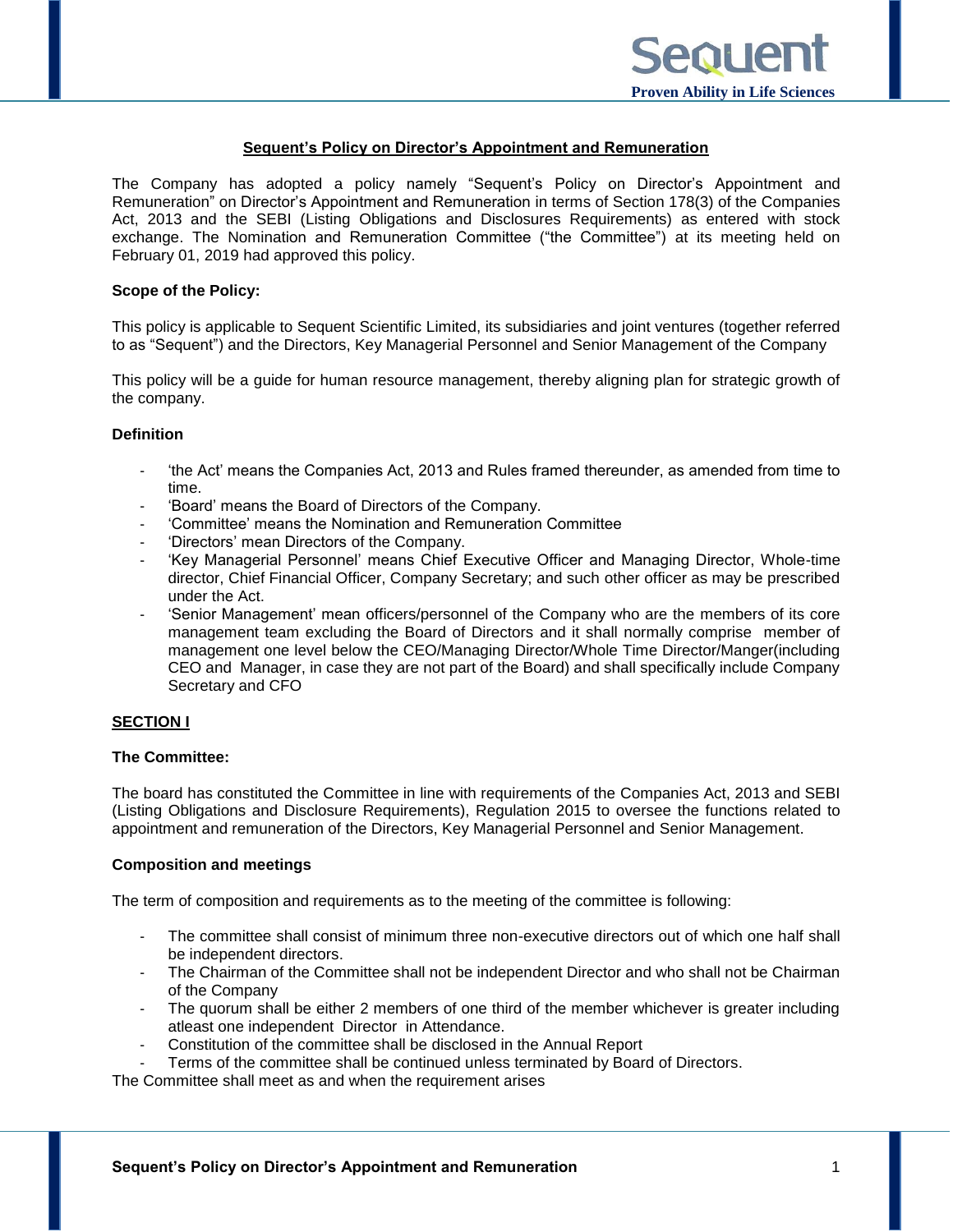## **Key Objectives of Committee:**

Key objectives of the committee is:

- To identify persons who are qualified to become Directors and Senior Management of the Company
- To guide board in relation to appointment, retention and removal of Directors, Key Managerial Personnel and Senior management of the Company.
- To evaluate the performance of the members of the board including independent directors to provide necessary information/ report to the board for further evaluation.
- To recommend to the board on remuneration payable to the Directors and Key managerial personnel
- To retain motivate and promote talent and to ensure long term sustainability of talented managerial person and create competitive advantage
- To devise a policy on Board diversity
- To develop a succession plan for the Board and to regularly review the plan

# **SECTION II**

This section covers the duties of the Committee in relation to various matters and recommendations to be made by the Committee to the Board.

#### **Duties and roles of the committee**

- Formulating the criteria of determining the qualification, positive attributes and independence of the Director.
- Identifying person who are qualified to become a director and person who may / can be appointed in the Senior Management in accordance to the idea laid down in the policy
- Recommending to the board, appointment and removal of the Director, Key Managerial Personnel and Senior Management Personnel.
	- Determining the appropriate size diversity and composition of the board.
- Setting a formal and transparent procedure for handling new director for appointment to the board.
- Ensuring that there is an appropriate induction in place for new directors and reviewing its effectiveness
- Identifying and recommending directors who are to be put forward for retirement by rotation
- Developing a succession plan for the board and senior management and regularly review the plan
- Evaluating the performance of the board members and the senior management in the context of the company's performance, industry benchmarks and compliance.
- Making recommendation to the board concerning any matter relating to the continuation in office of any director at any time including the suspension or termination of service of an Executive Director as an employee of the company subject to the law and the service contract.
- Recommend necessary change to the board in line with board diversity policy.
- Considering and determining the Remuneration policy, based on performance with a reasonable and sufficient need to attract, retain and motivate members of the Board.
- approve the remuneration of Key Managerial Personnel of the Company by maintaining a balance between fixed and incentive pay reflecting short and long term, performance objectives appropriate to the working of the Company, and its growth strategy.
	- recommend to the board, all remuneration, in whatever form, payable to senior management.
- Consider any other matters as may be requested by the Board.

#### **SECTION III**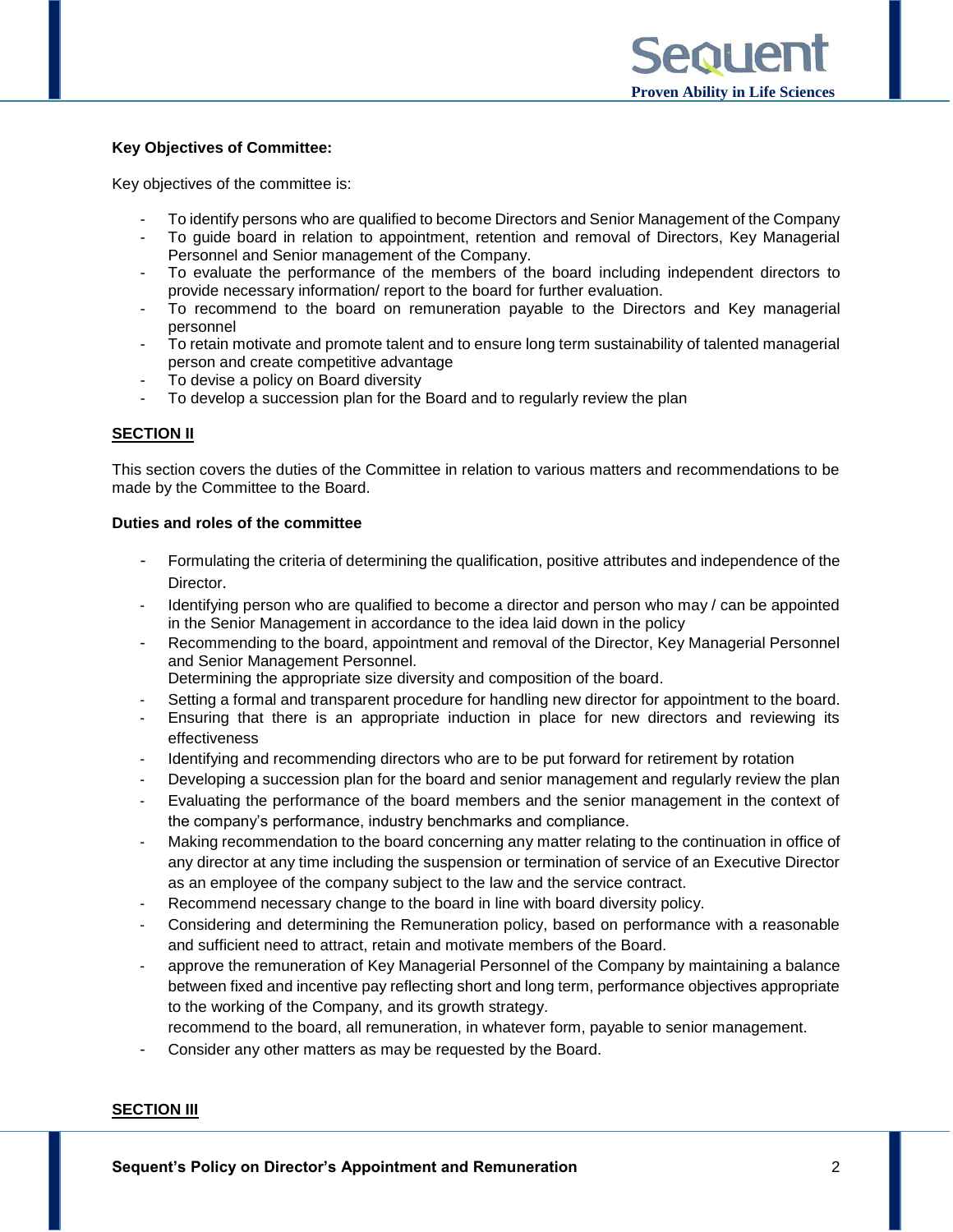This section covers the criteria and qualifications of appointment, term and tenure of Directors and Key Managerial Personnel

### **Appointment criteria and qualifications:**

- The Committee shall identify and ascertain the integrity, qualification, expertise and experience of the person for appointment as Director, Key Managerial Personnel and recommend to the Board his/ her appointment.
- A person should possess adequate qualification, expertise and experience for the position he/she is considered for appointment. The Committee has discretion to decide whether qualification, expertise and experience possessed by a person is sufficient/ satisfactory for the concerned position.
- The company shall not appoint any person as Whole-time Director who as attained the age of seventy years. Provided that the term of the person holding this position may be extended beyond the age of seventy years with the approval of shareholders by passing a special resolution based on the explanatory statement annexed to the notice for such motion indicating the justification for extension of appointment beyond seventy years.

# **Term/ Tenure:**

- Managing Director/ Whole-time Director: The Company shall appoint or re-appoint any person as its Executive Chairman, Managing Director or Executive Director for a term not exceeding such term as may be specified under the Act. No re-appointment shall be made earlier than one year before the expiry of term, and which shall be done with the approval of the shareholders of the Company.
- Independent Director: An Independent Director shall hold office for a term up to five consecutive years on the Board of the Company and will be eligible for re-appointment on passing of a special resolution by the Company and disclosure of such appointment in the Board's report. No Independent Director shall hold office for more than two consecutive terms, but such Independent Director shall be eligible for appointment after expiry of three years of ceasing to become an Independent Director. Provided that an Independent Director shall not, during the said three years, be appointed in or be associated with the Company in any other capacity, either directly or indirectly.

### **Evaluation:**

The committee shall carry out evaluation of performance of every Director at regular intervals and at least on an annual basis.

The evaluation of performance of Board, its committees and individual directors to be carried out either by the Board, by the Nomination and Remuneration Committee or by an independent external agency and review its implementation and compliance

# **Removal**

Due to reason for any disqualification mentioned in the Act or under any other applicable Act, rules and regulations there under, the committee may recommend, to the Board with reasons recorded on writing, removal of a Director or Key Managerial Personnel subject to the provisions and compliance of the said Act, rules and regulations.

#### **Retirement:**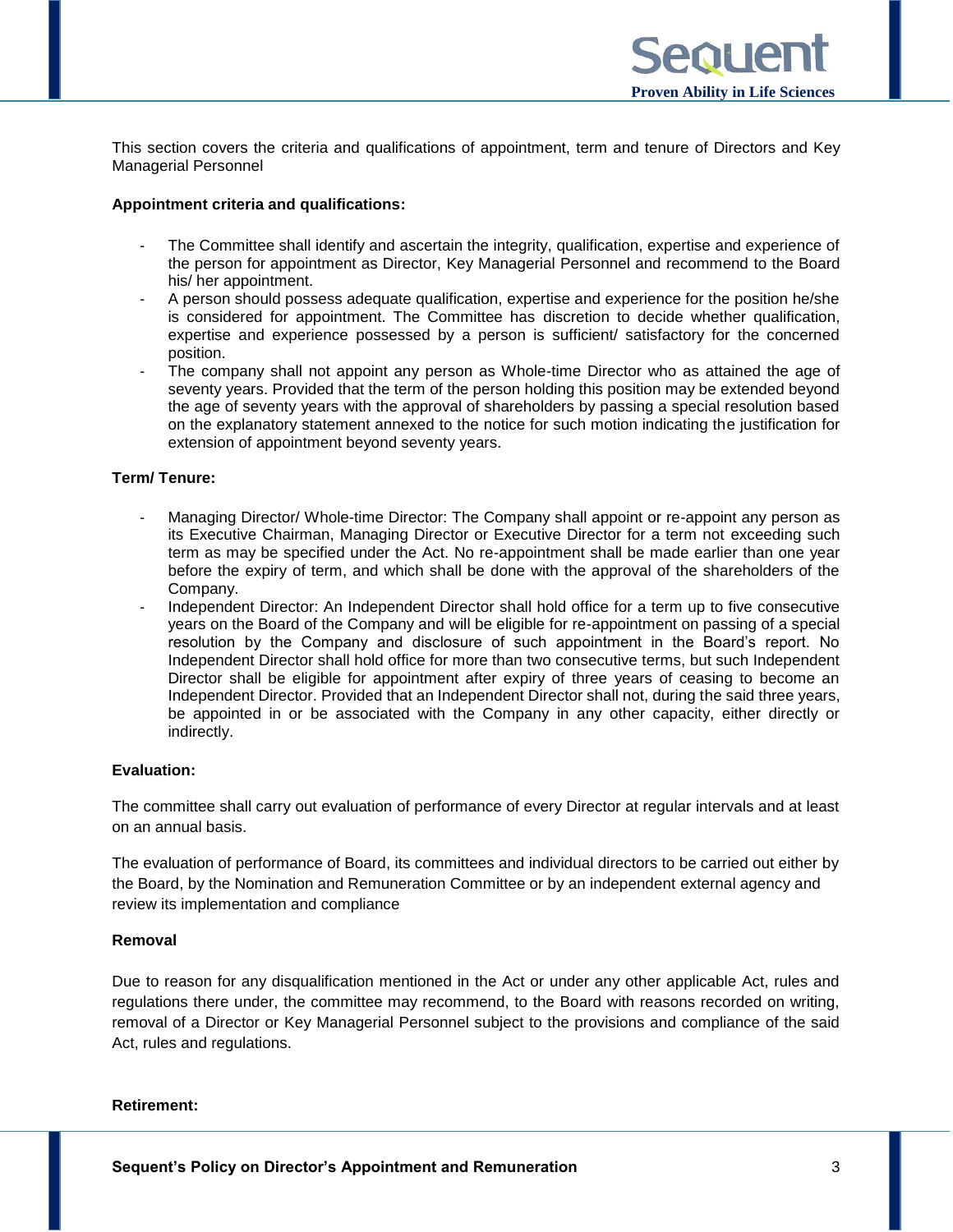The Director and Key Managerial Personnel shall retire as per the applicable provisions of the Act and prevailing policy of the Company. The Board will have the discretion to retain the Director or Key Managerial Personnel in the same position/remuneration or otherwise even after attaining the retirement age, for the benefit of the Company.

 **Proven Ability in Life Sciences**

entiel

## **SECTION IV**

This section of the policy covers provisions relating to the Remuneration for the Whole-time Director, Key Managerial Personnel and Senior Management Personnel.

#### **General**

- The remuneration of the Whole-time Director and Key Managerial Personnel will be determined by the Committee and recommended to the Board for approval. Wherever required, the remuneration/ compensation/ commission etc. shall be subject to approval of the shareholders of the Company and Central Government.
- The remuneration and commission including increments recommended to be paid to the Whole-time Director shall be in accordance with the percentage/ slabs/ conditions laid down as per the provisions of the Act. These would be subject to approval of the shareholders of the company.

## **Remuneration to Whole-time Director / Executive Director / Managing Director and Key Managerial Personnel**

- i. Fixed pay: the Whole-time Director/ Managing Director shall be eligible for a monthly remuneration as may be approved by the Board on the recommendation of the Committee. The breakup of the pay scale and quantum of perquisites including, employer's contribution to provident fund, pension scheme, medical expenses, club fees etc. shall be decided and approved by the Board and approved by the shareholders and Central Government, wherever required. The Committee shall approve the remuneration for the Key Managerial Personnel.
- ii. Minimum Remuneration: If, in any financial year, the Company has no profits or its profits are inadequate, the Company shall pay remuneration to its Whole-time Director in accordance with the provisions of Schedule V of the Act and if it is not able to comply with such provisions, with the previous approval of the Central Government.
- iii. Long-term rewards: These long-term rewards are linked to contribution to the performance of the Company based on relative position of the personnel in the organization. These rewards could be in the form/ nature of stock options and are bases on level of employees and their criticality.
- iv. Provisions for excess remuneration: If any Whole-time Director draws or receives, directly or indirectly by way of remuneration any such sums in excess of the limits prescribed under the act or without the prior sanction of the Central Government, where required he/ she shall refund such funds to the company and until such sum is refunded, hold it in trust for the Company. The Company shall not waive recovery of such sum refundable to it unless permitted by the Central Government.

#### **Remuneration to Non-Executive Director / Independent Director:**

- i. Remuneration / Commission: The remuneration / commission shall be fixed as per the limits mentioned in the Act, subject to approval from the shareholders as applicable.
- ii. Sitting Fees: The Non-Executive / Independent Director shall receive remuneration by way of fees for attending meetings of Board or Committee thereof. Provided that the amount of such fees shall not exceed such amount as may be prescribed by the Central Government from time to time.
- iii. Stock Options: An Independent Director shall not be entitled to any stock option of the Company.